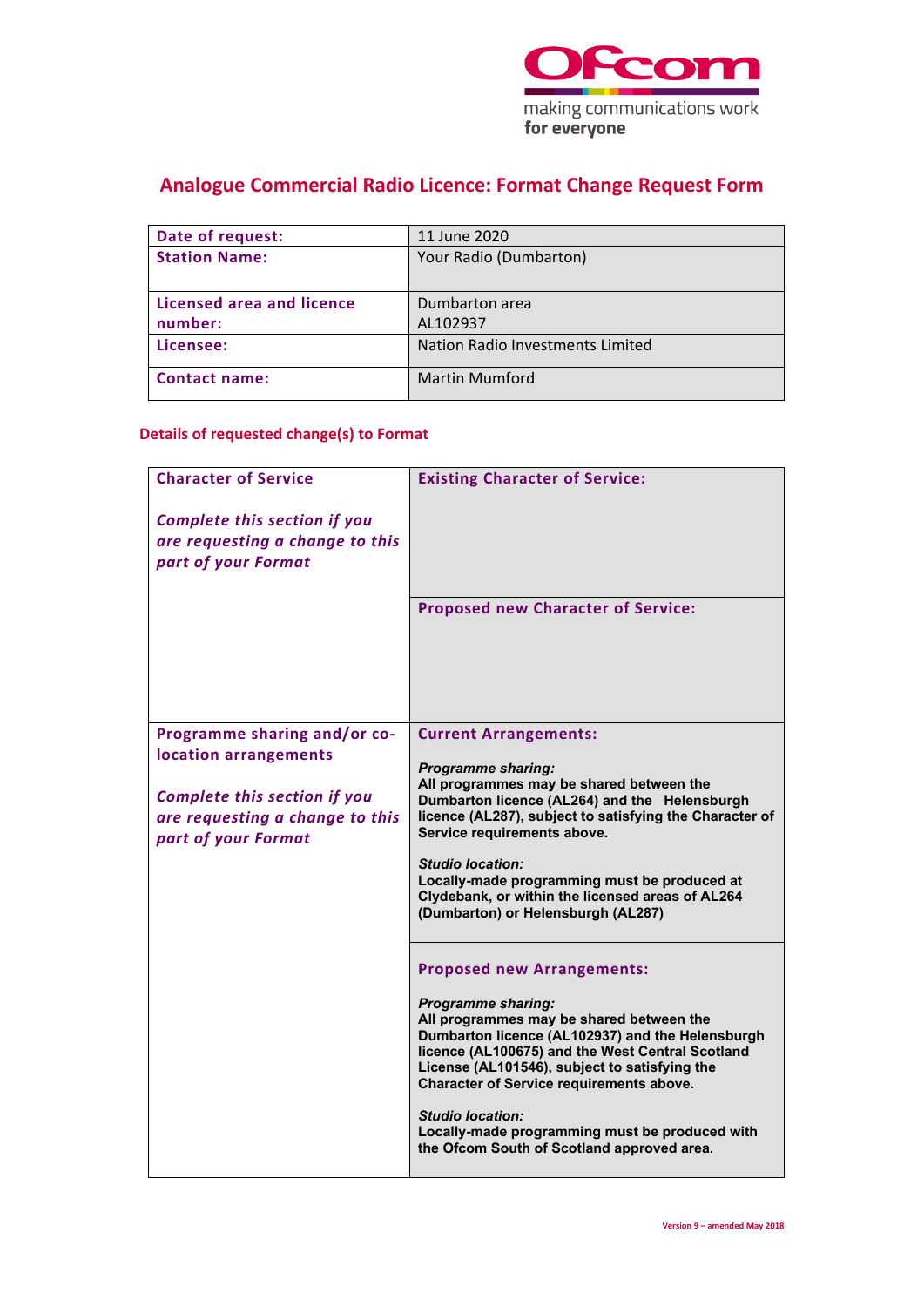| Locally-made hours and/or<br>local news bulletins                                             | <b>Current Obligations:</b>                                                                                                                                         |
|-----------------------------------------------------------------------------------------------|---------------------------------------------------------------------------------------------------------------------------------------------------------------------|
| <b>Complete this section if you</b><br>are requesting a change to this<br>part of your Format | Locally-made hours:<br>At least 10 hours a day during daytime weekdays<br>(must include breakfast).<br>At least 4 hours during daytime on Saturdays and<br>Sundays. |
|                                                                                               | Local news:<br>At least hourly during peaktime weekdays and<br>weekends.<br>At other times UK-wide, nations and international<br>news should feature                |
|                                                                                               | <b>Proposed new obligations:</b><br>Locally-made hours:<br>At least 3 hours a day during daytime weekdays.                                                          |
|                                                                                               | Local news:<br>At least hourly during daytime weekdays and<br>weekend peaktime.                                                                                     |

The holder of an analogue local commercial radio licence may apply to Ofcom to have the station's Format amended. Any application should be made using the layout shown on this form, and should be in accordance with Ofcom's published procedures for Format changes.<sup>[1](#page-1-0)</sup>

Under section 106(1A) of the Broadcasting Act 1990 (as amended), Ofcom may consent to a change of a Format only if it is satisfied that *at least* one of the following five statutory criteria is satisfied:

- *(a) that the departure would not substantially alter the character of the service;*
- *(b) that the departure would not narrow the range of programmes available by way of relevant independent radio services to persons living the area or locality for which the service is licensed to be provided;*
- *(c) that the departure would be conducive to the maintenance or promotion of fair and effective competition*
- *(d) that there is evidence that, amongst persons living in that area or locality, there is a significant demand for, or significant support for, the change that would result from the departure; or*
- *(e) that (i) the departure would result from programmes included in the licensed service ceasing to be made at premises in the area or locality for which the service is provided, but (ii) those programmes would continue to be made wholly or partly at premises within the approved area (as defined in section 314 of the Communications Act 2003 (local content and character of services)).*

Only one of these five criteria need be satisfied in order for Ofcom to consent to the proposed change. However, even if Ofcom is of the opinion that the proposed change satisfies one or more of the statutory criteria, there may be reasons (depending on the

<span id="page-1-0"></span><sup>&</sup>lt;sup>1</sup> Available at https://www.ofcom.org.uk/ data/assets/pdf file/0024/87405/The-regulation-of-[Format-changes.pdf](https://www.ofcom.org.uk/__data/assets/pdf_file/0024/87405/The-regulation-of-Format-changes.pdf)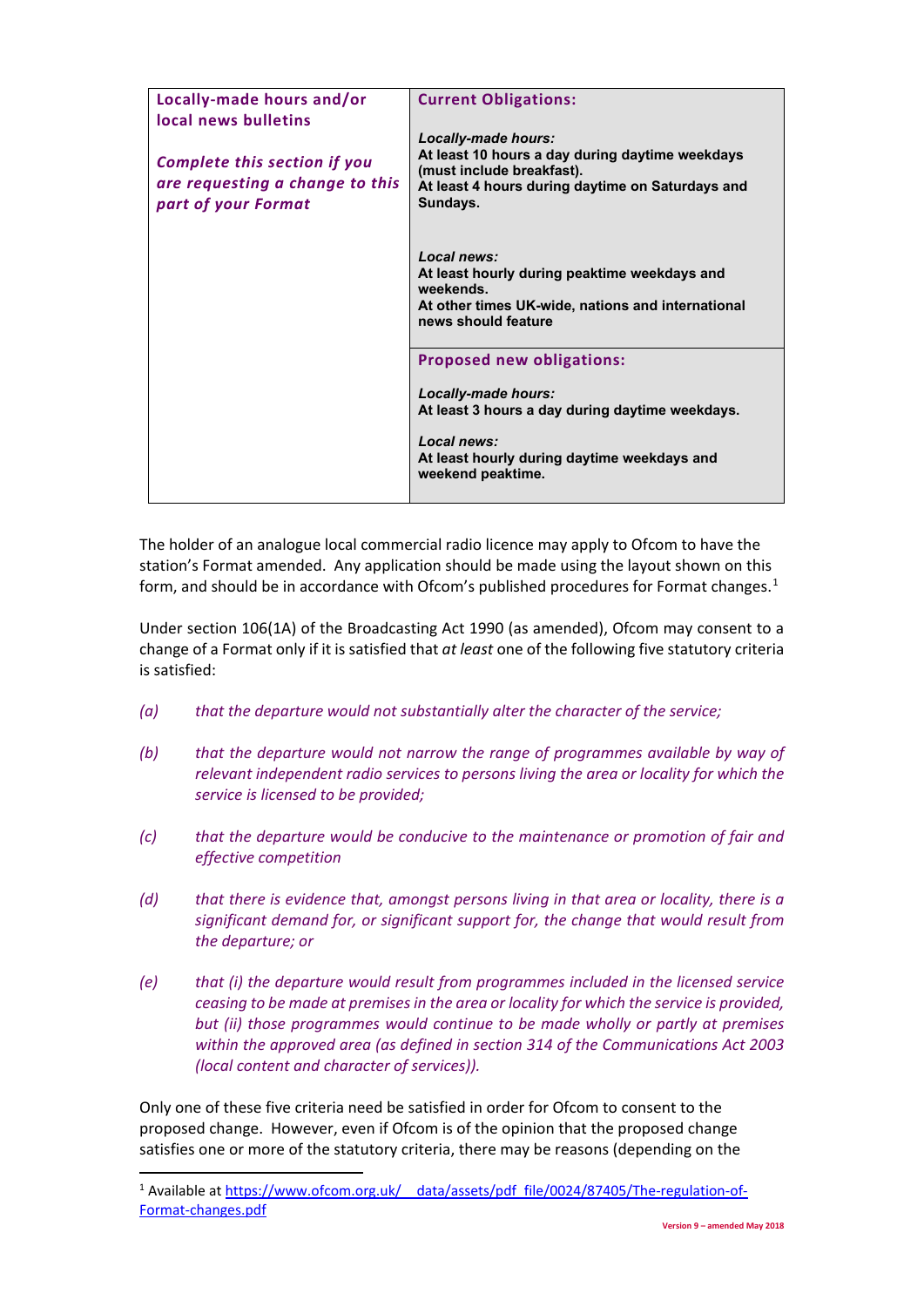particular circumstances of the case) why Ofcom may not consent to the proposed change. The additional criteria to which Ofcom will have regard when exercising this discretion can be found on our website.<sup>[2](#page-2-0)</sup>

Applicants should note that, under section 106ZA of the same Act (as amended), a proposed change that *does not*satisfy the first or last of these criteria (i.e. a change that Ofcom considers *would* or *could* substantially alter the character of the service, or does not relate to the origin of locally-made programmes) must, if it is to be considered further under any of the other three criteria, be consulted upon.

In the event that Ofcom receives a request for Format change and considers that criterion (a) or (e) is *not* satisfied, it will seek confirmation from the applicant as to whether it wishes to proceed with the request (and, if so, whether it wishes to amend or replace its submission in light of the necessity to make it public).#

**Please set out the statutory criterion, or criteria, set out in section 106(1A) of the Broadcasting Act 1990 that you believe is/are satisfied in relation to this Format change request, and the reasons for this.** 

This application is made under sections a), b) and e)

**Please provide any additional information and/or evidence in support of the proposed change(s) below. In particular, the applicant may wish to outline how they see that the proposed change fits within Ofcom's published Format change request policy[3](#page-2-1) and also Ofcom's Localness guidance, which includes our co-location and programme sharing policy.[4](#page-2-2)** 

The proposed reduction in locally made hours and the consequent change to news provision is made in line with the latest localness guidelines and is therefore consistent with section (a) of the Act.

The proposed change of locally produced hours location is consistent with the latest localness guidelines and section (e) of the Act.

Since 1 April 2020, as a force majeure measure this service has been rebroadcasting Nation Radio Scotland in order to save on costs of scheduling and production.

The insertion of Nation Radio Scotland as a permitted programme sharing service within the format will allow the current arrangement to continue beyond the immediate emergency whilst also retaining the options to reintroduce bespoke programming and local advertising in the future.

<span id="page-2-0"></span><sup>&</sup>lt;sup>2</sup> At https://www.ofcom.org.uk/ data/assets/pdf file/0024/87405/The-regulation-of-Formatchanges.pdf<br><sup>3</sup> Available at https://www.ofcom.org.uk/ data/assets/pdf file/0024/87405/The-regulation-of-

<span id="page-2-1"></span>Format-changes.pdf<br><sup>4</sup> Available at<http://stakeholders.ofcom.org.uk/broadcasting/radio/localness/>

<span id="page-2-2"></span>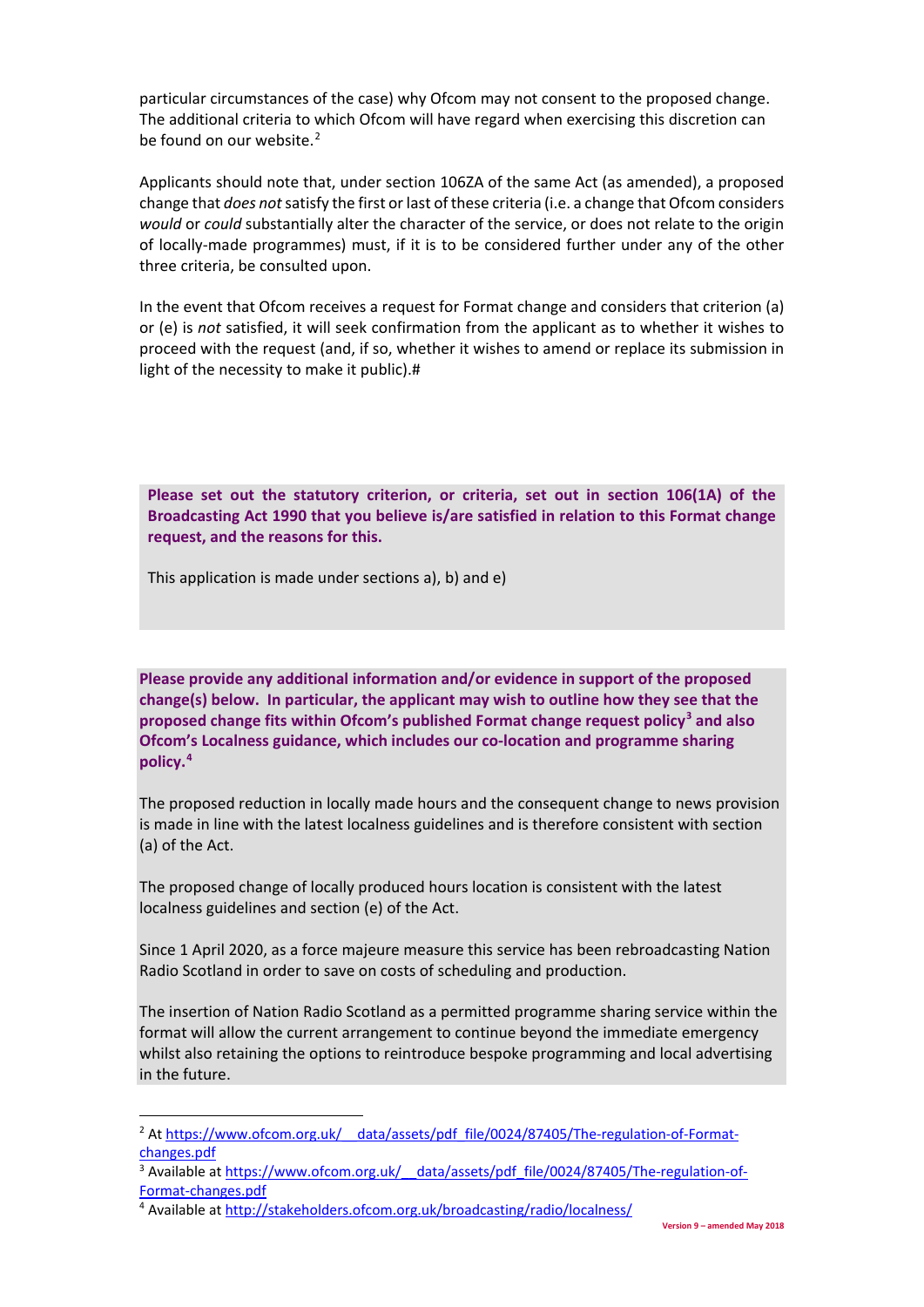Prior to the emergency It is a matter of fact that the station has been through a number of ownership changes and was reliant on parent company support for its continuation. The MCA of this station is one of the smallest in the UK.

In these unprecedented circumstances, we ask Ofcom to consider this request under sections (a) and (b) of the Act.

### *Notes*

# Ofcom may approve a change under any of criteria (b) to (d) without consultation, or after a consultation of less than 28 days, if Ofcom considers that to hold a consultation at all, or for 28 days or more, would result in a delay that would be likely to prejudice the interests of the licensee. Ofcom may also remove for the purposes of consultation any confidential information submitted by the licensee.

#### **Data Protection**

We require the information requested in this form in order to carry out our licensing duties under the Broadcasting Act 1990, Broadcasting Act 1996 and Communications Act 2003. Please see Ofcom's General Privacy Statement [www.ofcom.org.uk/about-ofcom/foi](http://www.ofcom.org.uk/about-ofcom/foi-dp/general-privacy-statement)[dp/general-privacy-statement](http://www.ofcom.org.uk/about-ofcom/foi-dp/general-privacy-statement) for further information about how Ofcom handles your personal information and your corresponding rights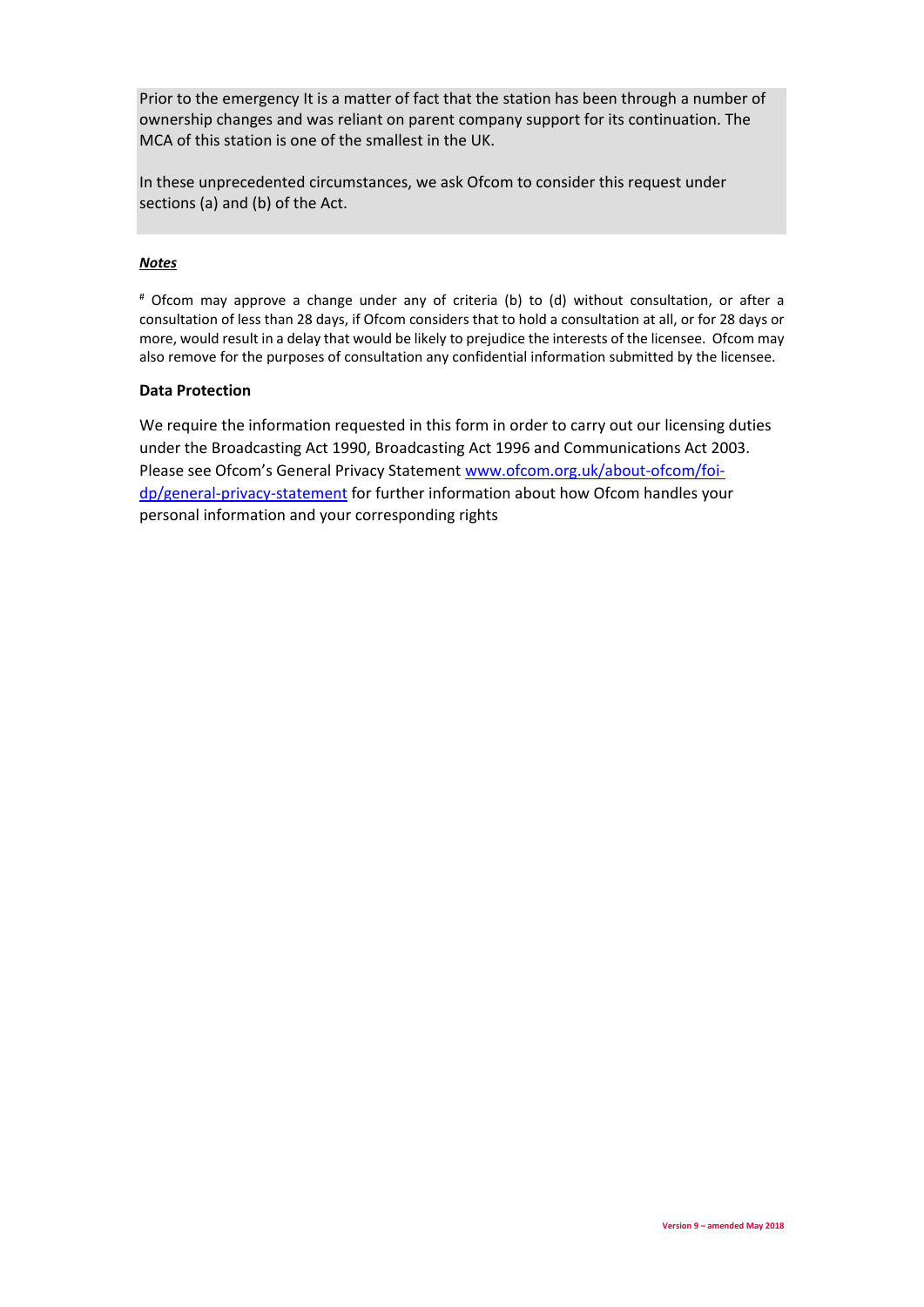# Ofcom notes on the request

### **Statutory requirements**

This request relates to the FM licence for Dumbarton held by Nation Radio Investments Limited, currently broadcasting as 'Your Radio (Dumbarton)'<sup>[5](#page-4-0)</sup>.

Every FM local commercial radio station is required to broadcast a service which complies with a defined 'character of service', and also a certain amount of locally-made programming and local news. These requirements are specified in its Format. Locally-made programmes are those made within a station's licensed area or, where Ofcom has approved a wider area relating to that station, that 'approved area.'

Nation Radio Investments Limited has requested the following changes to the Format of the Dumbarton licence:

- To reduce the required number of locally-made programming hours on weekday daytimes from ten to three, and from four to none on weekend days.
- To produce locally-made programming anywhere within the approved area of the South of Scotland.
- To increase the amount of local news broadcast from at least hourly at peak-times on weekdays and Saturdays to at least hourly during daytime weekdays and peaktime weekends.
- To share all locally-made programming with other local commercial radio stations owned by Nation Broadcasting in the South of Scotland Ofcom approved area.

These proposed changes would change the character of service as set out in the Format of the licence, and accordingly can be agreed only if Ofcom is satisfied in regard to one of the statutory criteria set out in section 106(1A) of the Broadcasting Act 1990 (as set out in the request, above).

If we are satisfied in relation to one of the statutory criteria, we are then able to decide whether or not to approve the request, taking account of our published policy criteria.

### **Assessment**

In considering the proposed changes to the volume of locally-made programming and local news requirements, and the request to share all locally-made programming with two other local commercial radio services in the same approved area, we were satisfied in relation to section 106(1A)(a) of the Broadcasting Act 1990 – that the changes would not substantially alter the character of service. This is because the proposals are consistent with our published [localness guidelines.](https://www.ofcom.org.uk/tv-radio-and-on-demand/information-for-industry/radio-broadcasters/localness)

With regard to the request to broadcast locally-made programming from anywhere within the approved area of the South of Scotland, Ofcom was satisfied in relation to section 106(1A)(e) of the Broadcasting Act 1990, on the basis that the change requested, if approved, would result in programmes included in the licensed service being made at premises within the South of Scotland approved area.

<span id="page-4-0"></span><sup>5</sup> Nation Radio Scotland since 1 April 2020.